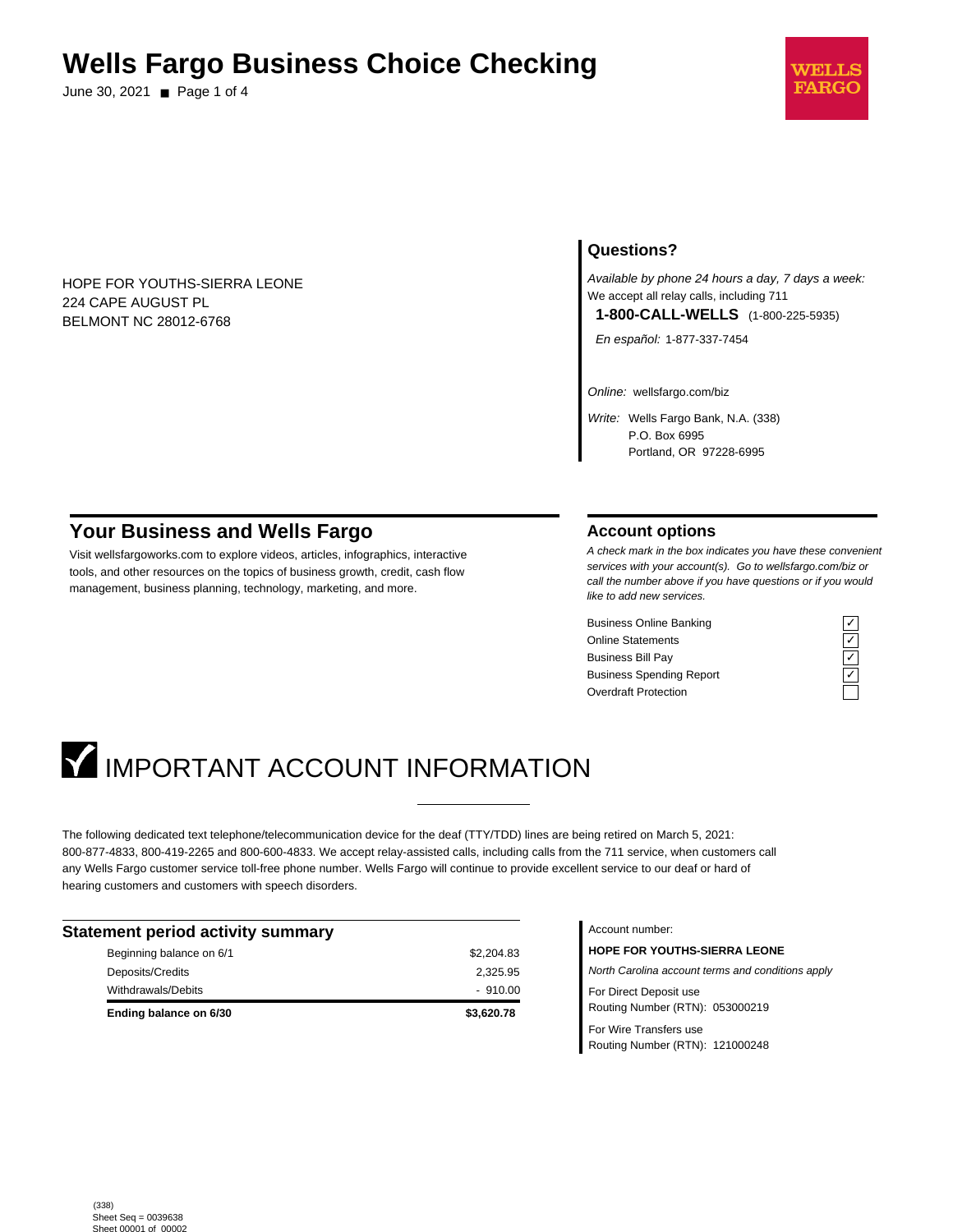

#### **Overdraft Protection**

This account is not currently covered by Overdraft Protection. If you would like more information regarding Overdraft Protection and eligibility requirements please call the number listed on your statement or visit your Wells Fargo branch.

## **Transaction history**

|               | Check                  |                                                              | Deposits/  | Withdrawals/ | Ending daily |
|---------------|------------------------|--------------------------------------------------------------|------------|--------------|--------------|
| Date          | Number                 | <b>Description</b>                                           | Credits    | Debits       | balance      |
| 6/1           |                        | Edeposit IN Branch/Store 06/01/21 11:07:59 Am 750 S New Hope | 500.00     |              | 2,704.83     |
|               |                        | Rd Gastonia NC                                               |            |              |              |
| 6/2           | 1000                   | <b>Cashed Check</b>                                          |            | 400.00       | 2,304.83     |
| 6/8           |                        | Deposit                                                      | 100.00     |              |              |
| 6/8           |                        | Direct Pay Monthly Base                                      |            | 10.00        |              |
| 6/8           |                        | Check                                                        |            | 500.00       | 1,894.83     |
| 6/9           |                        | Edeposit IN Branch/Store 06/09/21 10:31:56 Am 750 S New Hope | 200.00     |              |              |
|               |                        | Rd Gastonia NC                                               |            |              |              |
| 6/9           |                        | Edeposit IN Branch/Store 06/09/21 12:45:24 Pm 15030 Idlewild | 200.00     |              | 2,294.83     |
|               |                        | <b>Rd Matthews NC</b>                                        |            |              |              |
| 6/21          |                        | Edeposit IN Branch/Store 06/19/21 11:55:58 Am 8300 Medical   | 100.00     |              | 2,394.83     |
|               |                        | Plaza Dr Charlotte NC                                        |            |              |              |
| 6/23          |                        | Edeposit IN Branch/Store 06/23/21 11:26:18 Am 750 S New Hope | 500.00     |              | 2,894.83     |
|               |                        | Rd Gastonia NC                                               |            |              |              |
| 6/28          |                        | Paypal Transfer 210627 1014404025860 Hope for Youths Sierra  | 275.95     |              | 3,170.78     |
| 6/30          |                        | Edeposit IN Branch/Store 06/30/21 11:17:58 Am 750 S New Hope | 450.00     |              | 3,620.78     |
|               |                        | Rd Gastonia NC                                               |            |              |              |
|               | Ending balance on 6/30 |                                                              |            |              | 3,620.78     |
| <b>Totals</b> |                        |                                                              | \$2,325.95 | \$910.00     |              |

The Ending Daily Balance does not reflect any pending withdrawals or holds on deposited funds that may have been outstanding on your account when your transactions posted. If you had insufficient available funds when a transaction posted, fees may have been assessed.

**Summary of checks written** (checks listed are also displayed in the preceding Transaction history)

| ımber<br>M. | Jate<br>. | mouni  | .nber | Jate<br>. | 'n ini |
|-------------|-----------|--------|-------|-----------|--------|
|             | 0/ O      | 500.00 |       | 6/2       | ∩∩     |

#### **Monthly service fee summary**

For a complete list of fees and detailed account information, see the disclosures applicable to your account or talk to a banker. Go to wellsfargo.com/feefaq for a link to these documents, and answers to common monthly service fee questions.

| Fee period 06/01/2021 - 06/30/2021 | Standard monthly service fee \$0.00 | You paid \$0.00 |
|------------------------------------|-------------------------------------|-----------------|
| WX/W5                              |                                     |                 |

## **Account transaction fees summary**

|                              |            | Units    | Excess | Service charge per | Total service |
|------------------------------|------------|----------|--------|--------------------|---------------|
| Service charge description   | Units used | included | units  | excess units (\$)  | charge $(\$)$ |
| Cash Deposited (\$)          |            | 7.500    |        | 0.0030             | 0.00          |
| Transactions                 |            | 200      |        | 0.50               | 0.00          |
| <b>Total service charges</b> |            |          |        |                    | \$0.00        |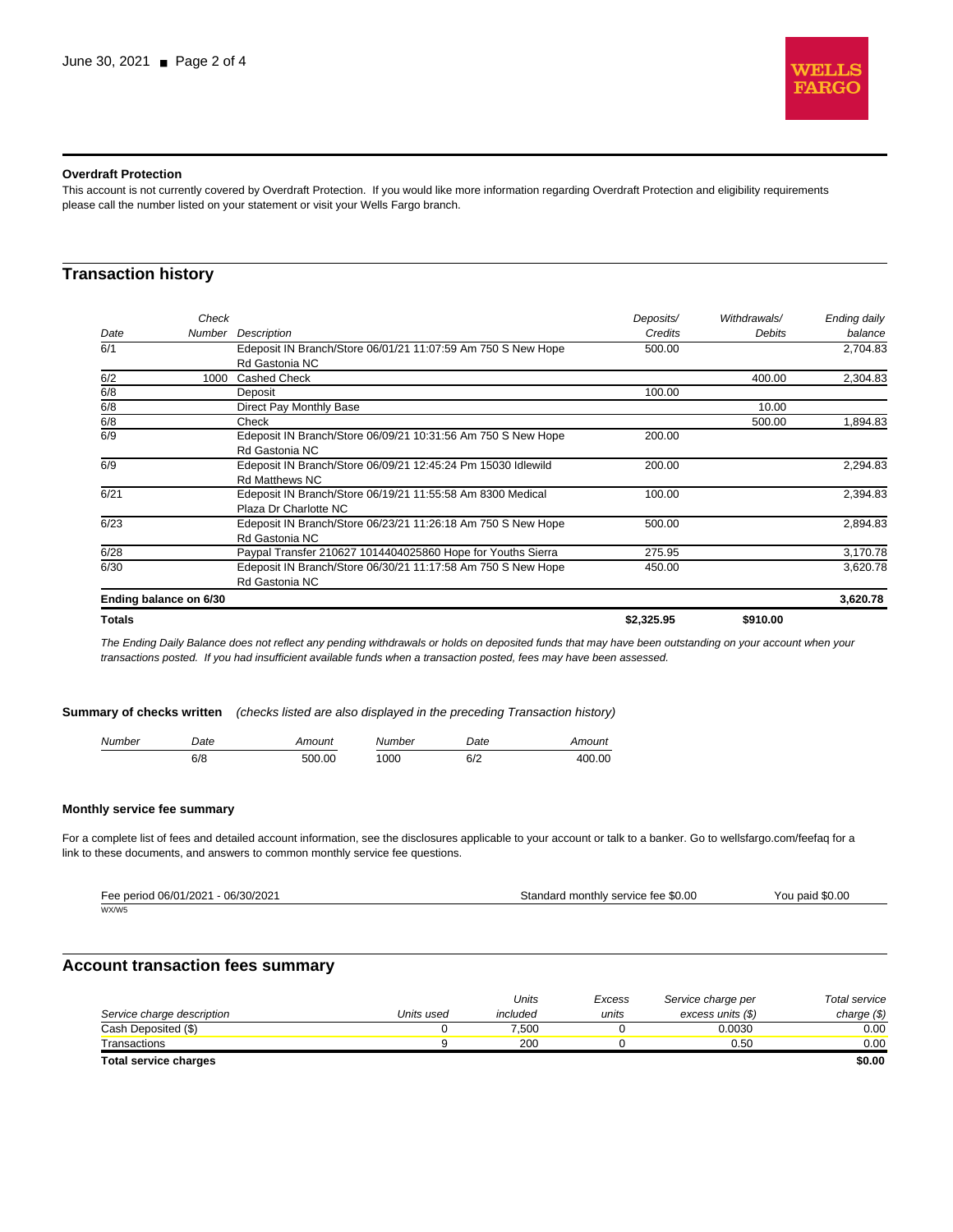

#### **Other Wells Fargo Benefits**

Our National Business Banking Center customer service number 1-800-CALL-WELLS (1-800-225-5935) hours of operation have temporarily changed to 7:00 a.m. to 11:00 p.m. Eastern Time, Monday through Saturday and Sunday 9:00 a.m. to 10:00 p.m. Eastern Time. Access to our automated banking system, the ability to report a fraud claim on your business credit or debit card, and access to report a lost or stolen business card will continue to be available 24 hours a day, 7 days per week. Thank you for banking with Wells Fargo. We appreciate your business.



Effective September 1, 2021, the non-Wells Fargo ATM balance inquiry fee will increase from \$2.00 to \$2.50, and the non-Wells Fargo ATM transfer fee will increase from \$2.00 to \$2.50. To avoid these fees, monitor your balances and transfer money by accessing Wells Fargo ATMs, calling the number on the back of your card, and using Wells Fargo Online® or the Wells Fargo Mobile® app. Availability may be affected by your mobile carrier's coverage area. Your mobile carrier's message and data rates may apply. These fees may not be applicable to all customers and may vary depending on the type of Account you have. For more details, refer to the applicable Wells Fargo Fee and Information Schedule for your Account.

Effective May 28, 2021, the following fees were eliminated and there is no longer a charge for these services: audit confirmation, credit inquiry, coin deposited per bag, and document copy. Thank you for banking with Wells Fargo. We appreciate your business.